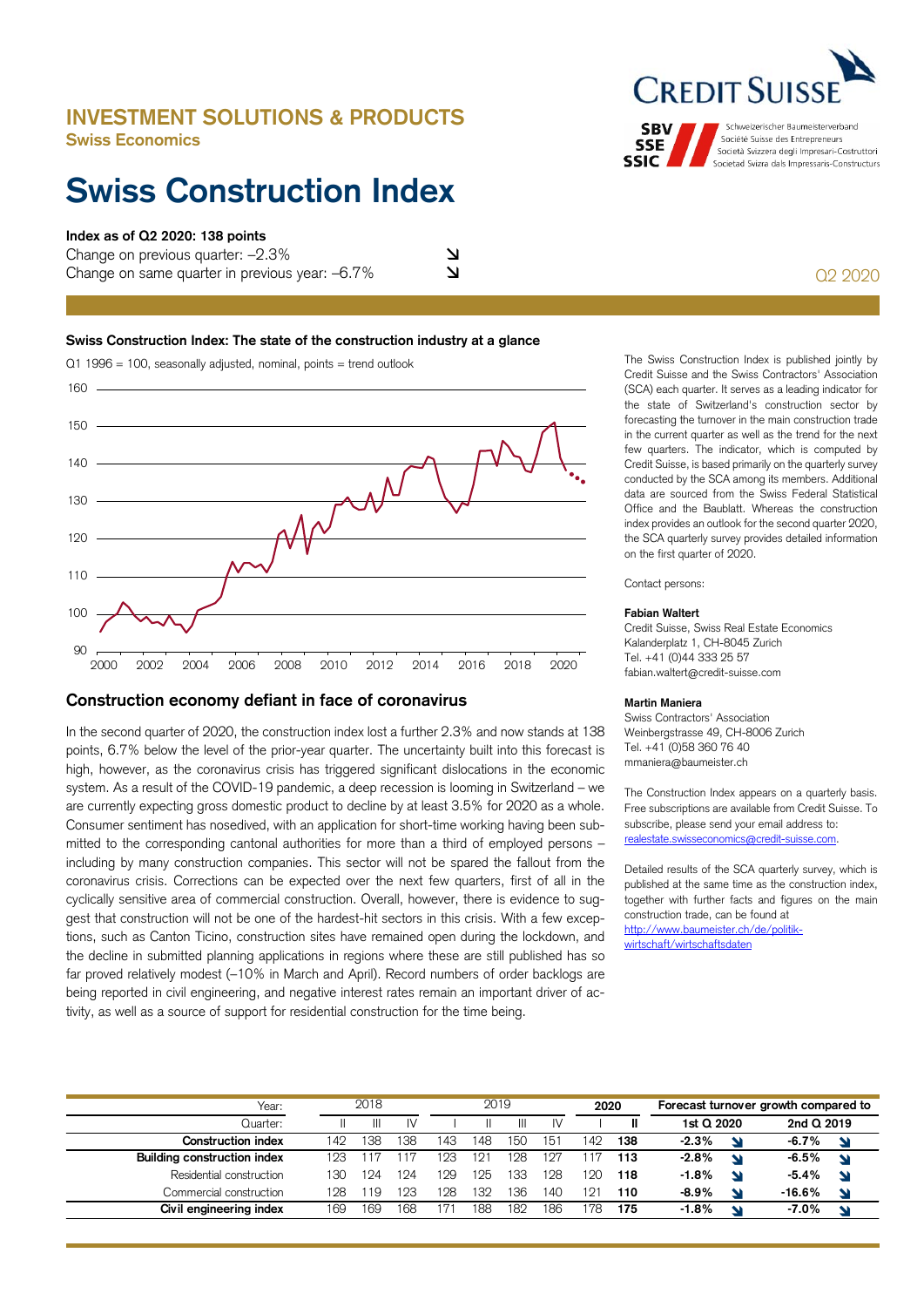## **Development of the sub-indicators**

**Building construction index** Q1 1996 = 100, seasonally adjusted, nominal, points = trend outlook



## **Coronavirus exacerbates downturn**

In the second quarter of 2020, the building construction index fell by 2.8% compared to the previous quarter. A particularly sharp correction is likely to be evident first of all in commercial construction (–8.9%), whereas residential construction should decline by only 1.8%. The reason why the building construction index is not declining more strongly is attributable to two factors: Firstly, it has now become clear that the decline in the first quarter was exaggerated, hence a portion of the downturn has already been factored in. Secondly, public sector building construction is proving to be robust, and is actually set to rise by 5.9%. The extent to which the coronavirus will hold back building construction remains fairly unclear from today's standpoint. Despite the vacancy problem, which is likely to become even more acute, we are nonetheless much more optimistic over the outlook for residential construction in the medium term than we are for the cyclically sensitive commercial construction segment.





### **Civil engineering coping better with COVID-19**

Seasonally-adjusted civil engineering sales are also likely to record a year-on-year decline in the second quarter of 2020 (–1.8%). However, the coronavirus pandemic has struck at a time when civil engineering is in very good shape. At CHF 9.3 billion, order backlogs are at a record-high level. That said, due to delays in the planning process and at building sites a combination of corona-related measures and personnel absences, a temporary downturn should be anticipated in civil engineering too. While this downturn can be expected to persist in private sector civil engineering, we are expecting public sector civil engineering to bounce back due to the healthy backlog of new orders. The financing of road and rail infrastructure projects looks to be secure for now thanks to the special financing solutions earmarked for these areas (FABI, NAF). However, the coronavirus crisis is tearing a hole in the Confederation's public finances to the tune of some CHF 50 billion (2020), which should weigh on the freedom of financial maneuver in the infrastructure area in the long term.

# **Development in real terms: seasonally and price-adjusted construction index**



### **Prices edging up in building construction and civil engineering**

Adjusting the construction index to take account of inflation in construction prices recorded since 1999 (Swiss Federal Statistical Office) neutralizes trends attributable to price-related turnover increases. Construction prices are extending their mild uptrend with an expected +0.5% year-on-year increase. Civil engineering companies have been able to raise prices rather more strongly (+0.7%). Overall, the deviation between real and nominal index movements remains manageable. The Swiss franc, which has appreciated sharply against the euro once again over the last few months, and the slowdown in the construction economy should mean only minimal price growth over the next few quarters.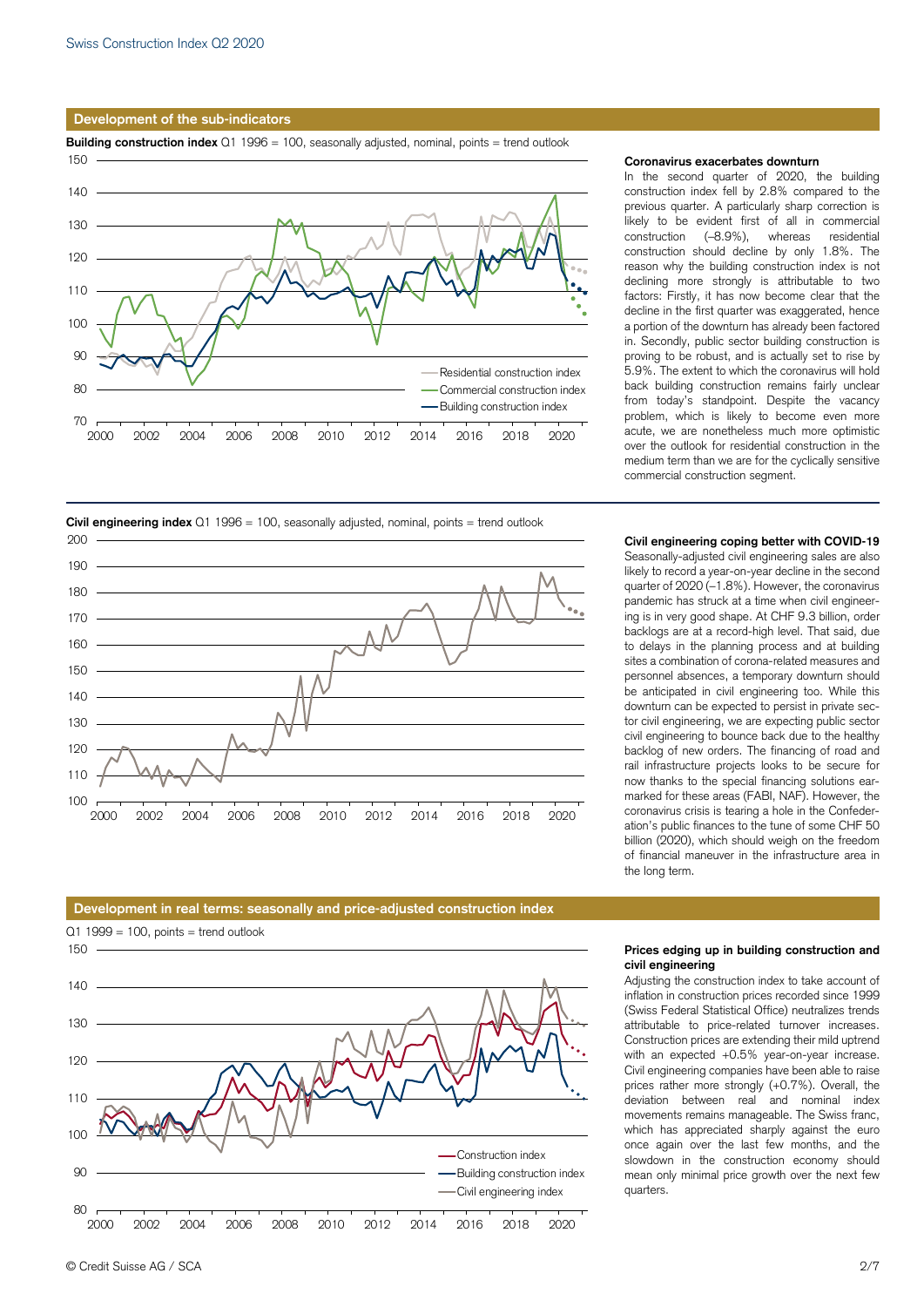## **Construction index year-on-year**

**Construction index,** seasonally adjusted, growth rates versus same quarter in previous year





## **Building construction index,** seasonally adjusted, growth rates versus same quarter in previous year

## **Situation in the finishing industry**

**Finishing industry and building construction index:** Q1 1996 = 100, seasonally adjusted, nominal; growth rates versus year-ago quarter



## **Sharp decline in sales imminent**

The construction index records a significant decline in the second quarter of 2020, and is now well below the level of the prior-year quarter (–6.7%). This decline is attributable to both civil engineering (–7.0%) and building construction (–6.5%). Even in the positive scenario of no second wave of infections and a rapid economic recovery in the second half of 2020, the sales level of the prior year is unlikely to be matched. In building construction, the volume of planning applications in March and April was 22% below prior-year level. The real decline in projected activity is likely to be less, however, as the municipalities of certain French-speaking cantons and Ticino have temporarily stopped publishing planning applications. If these cantons are excluded, the decline amounts to just  $-10\%$ . When viewed over the last 12 months, planning applications have even risen by 2%. It is still too early to evaluate the extent to which the pandemic has slowed the construction process.

#### **Commercial construction under pressure**

In a year-on-year comparison, the building construction segment is set to record negative growth of 6.5% in the second quarter of 2020. If the positive contribution of public sector building construction (+13.8%) is excluded, the decline would be even greater. Sales of the prior-year quarter are unlikely to be reached in residential construction (–5.4%) and can be expected to decline even more in commercial construction (–16.6%). While residential demand reacts less sensitively to economic fluctuations and multi-family dwellings are likely to remain popular as investment properties in the persistently negative interest rate environment, the outlook for commercial construction is less favorable over a longer time horizon. The starkest impact of the pandemic is evident in the area of retail and hotel properties. Here the recession will only exacerbate the existing structural problems of these industries. The office property segment is likewise threatened by a decline in demand, not least because the lockdown is also likely to give an ongoing boost to the phenomenon of working from home.

#### **Zenith reached**

The finishing index estimates turnover in the finishing industry in the current quarter and lags the building construction index by two to four quarters. In the second quarter of 2020, the finishing industry index is 0.7% above the prior-quarter level and 7.8% higher than the prior-year level. The finishing industry continues to benefit from the strong construction economy of the previous year. The key question, however, is how significantly the processing of the high order backlog will be delayed by the pandemic – be it through construction site delays or the postponement of projects. In the longer term we envisage a number of stimuli preventing an overly excessive slump in the finishing industry. As the themes of energy-related improvements and greater density of urban living are a rising political priority, these stimuli will be felt particularly in the areas of improving the energy footprint of buildings and finishing/additional floors/replacement newbuilds.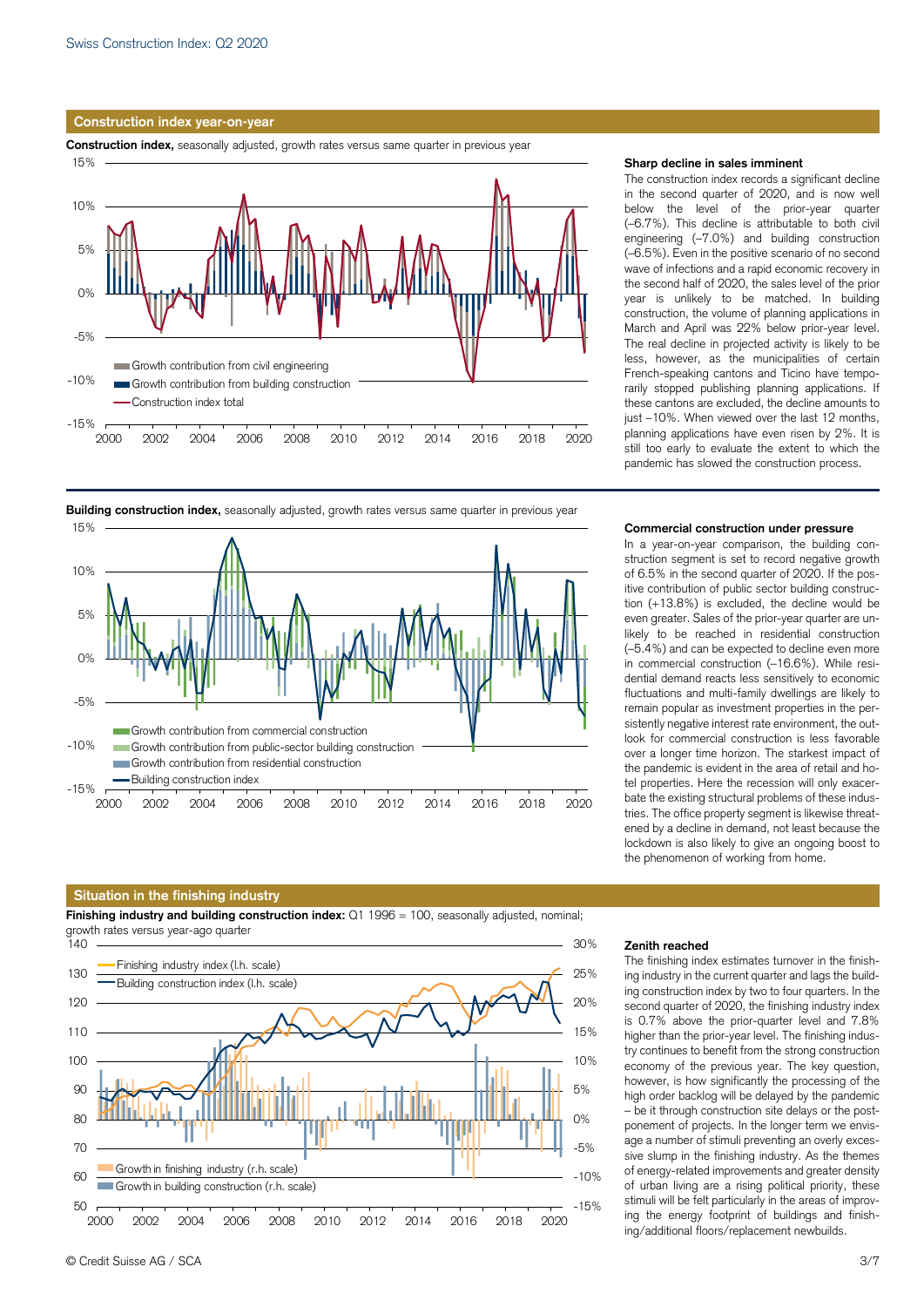

**Applications for new-build projects**: deviation in the volume of planning applications submitted in last 6 months from 10-year average, by economic region\*



### **Focus of new-build projects**

The investment volume of building permit applications indicates regional demand for construction services. In the economic regions marked in red, plans for new-build projects exceed the average for the last ten years; in the regions marked in blue, planning is below this average. Projected activity across Switzerland has declined to a volume of CHF 16.3 bn over the last six months, and is now 11.4% below the 10-year average. However, this decline is likely to be exaggerated: As a result of the coronavirus pandemic, the municipalities of Ticino and the French-speaking cantons of Geneva, Vaud, Neuchâtel, and Fribourg have reported only some or even none of the planning applications received in the months of March and April. Accordingly, these regions have for the most part reported project volumes that are dramatically below average. Above-average projected activity is still apparent in 39 of Switzerland's 110 regions. For the most part these relate to areas located in central Switzerland, as well as in Bern and the surrounding areas. As things stand, the extent to which COVID-19 will actually result in delays to projected activity or even project cancellations remains largely unclear. Such effects are most likely to be felt in the areas of French-speaking Switzerland and Ticino that have been particularly hard-hit by the epidemic.

**Applications for refurbishment projects:** deviation in the volume of planning applications submitted in last 6 months from 10-year average, by economic region\*



#### **Focus of refurbishment work**

The volume of submitted refurbishment applications over the last six months amounted to CHF 5.1 billion, which is 15% below the 10-year average. In the area of refurbishment and renovation projects too, a sharp decline in projected activity is apparent due to the discontinuation of the reporting of planning applications in French-speaking Switzerland and various regions of Ticino. Above-average momentum is still evident in 34 more rural regions – predominantly in the cantons of Graubünden, St. Gallen, the two Appenzells, and north-western Switzerland. Overall, we are expecting the refurbishment and renovation area to exhibit greater resilience in the face of the economic downturn than the newbuild area. For one thing, investments in the fabric of existing buildings predominantly depend on the life cycles of those buildings, and can only be deferred to a limited extent. In addition, building redevelopment is a particularly significant area of activity in the urban centers, and even a prolonged recession is unlikely to lead to any oversupply of residential space. Thirdly, the measures to encourage energy-based renovations as part of the Confederation's Energy Strategy 2050 remain a source of support.

\*Credit Suisse has defined these economic regions on the basis of the Mobilité Spatiale regions used by the Swiss Federal Statistical Office. Political borders play less of a role in the definitions than economic phenomena, geographical and demographic features, and mobility patterns. Consequently, some of these economic regions straddle cantonal borders.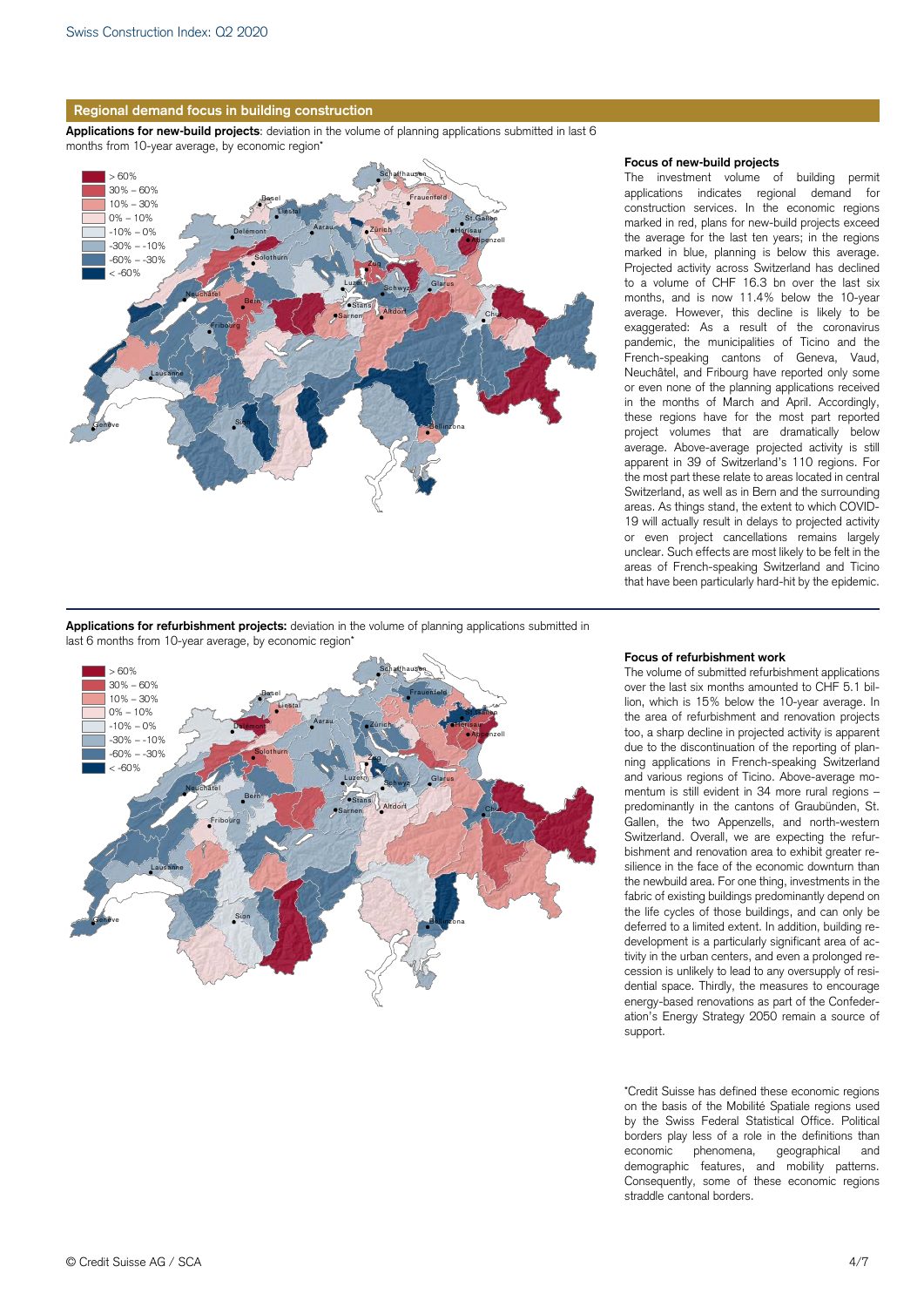# **Important Information**

This report represents the views of the Investment Strategy Department of CS and has not been prepared in accordance with the legal requirements designed to promote the independence of investment research. It is not a product of the Credit Suisse Research Department even if it references published research recommendations. CS has policies in place to manage conflicts of interest including policies relating to dealing ahead of the dissemination of investment research. These policies do not apply to the views of Investment Strategists contained in this report.

# **Risk warning**

Every investment involves risk, especially with regard to fluctuations in value and return. If an investment is denominated in a currency other than your base currency, changes in the rate of exchange may have an adverse effect on value, price or income.

For a discussion of the risks of investing in the securities mentioned in this document, please refer to the following Internet link: https://investment.credit-suisse.com/gr/riskdisclosure/

This document may include information on investments that involve special risks. You should seek the advice of your independent financial advisor prior to taking any investment decisions based on this document or for any necessary explanation of its contents. Further information is also available in the information brochure "Special Risks in Securities Trading" available from the Swiss Bankers Association.

**Past performance is not an indicator of future performance. Performance can be affected by commissions, fees or other charges as well as exchange rate fluctuations.** 

# **Financial market risks**

Historical returns and financial market scenarios are no reliable indicators of future performance. The price and value of investments mentioned and any income that might accrue could fall or rise or fluctuate. Past performance is not a guide to future performance. If an investment is denominated in a currency other than your base currency, changes in the rate of exchange may have an adverse effect on value, price or income. You should consult with such advisor(s) as you consider necessary to assist you in making these determinations.

Investments may have no public market or only a restricted secondary market. Where a secondary market exists, it is not possible to predict the price at which investments will trade in the market or whether such market will be liquid or illiquid.

# **Emerging markets**

Where this document relates to emerging markets, you should be aware that there are uncertainties and risks associated with investments and transactions in various types of investments of, or related or linked to, issuers and obligors incorporated, based or principally engaged in business in emerging markets countries. Investments related to emerging markets countries may be considered speculative, and their prices will be much more volatile than those in the more developed countries of the world. Investments in emerging markets investments should be made only by sophisticated investors or experienced professionals who have independent knowledge of the relevant markets, are able to consider and weigh the various risks presented by such investments, and have the financial resources necessary to bear the substantial risk of loss of investment in such investments. It is your responsibility to manage the risks which arise as a result of investing in emerging markets investments and the allocation of assets in your portfolio. You should seek advice from your own advisers with regard to the various risks and factors to be considered when investing in an emerging markets investment.

# **Alternative investments**

Hedge funds are not subject to the numerous investor protection regulations that apply to regulated authorized collective investments and hedge fund managers are largely unregulated. Hedge funds are not limited to any particular investment discipline or trading strategy, and seek to profit in all kinds of markets by using leverage, derivatives, and complex speculative investment strategies that may increase the risk of investment loss.

Commodity transactions carry a high degree of risk, including the loss of the entire investment, and may not be suitable for many private investors. The performance of such investments depends on unpredictable factors such as natural catastrophes, climate influences, hauling capacities, political unrest, seasonal fluctuations and strong influences of rolling-forward, particularly in futures and indices.

Investors in real estate are exposed to liquidity, foreign currency and other risks, including cyclical risk, rental and local market risk as well as environmental risk, and changes to the legal situation.

## **Interest rate and credit risks**

The retention of value of a bond is dependent on the creditworthiness of the Issuer and/or Guarantor (as applicable), which may change over the term of the bond. In the event of default by the Issuer and/or Guarantor of the bond, the bond or any income derived from it is not guaranteed and you may get back none of, or less than, what was originally invested.

# **Investment Strategy Department**

Investment Strategists are responsible for multi-asset class strategy formation and subsequent implementation in CS's discretionary and advisory businesses. If shown, Model Portfolios are provided for illustrative purposes only. Your asset allocation, portfolio weightings and performance may look significantly different based on your particular circumstances and risk tolerance. Opinions and views of Investment Strategists may be different from those expressed by other Departments at CS. Investment Strategist views may change at any time without notice and with no obligation to update. CS is under no obligation to ensure that such updates are brought to your attention.

From time to time, Investment Strategists may reference previously published Research articles, including recommendations and rating changes collated in the form of lists. The recommendations contained herein are extracts and/or references to previously published recommendations by Credit Suisse Research. For equities, this relates to the respective Company Note or Company Summary of the issuer. Recommendations for bonds can be found within the respective Research Alert (bonds) publication or Institutional Research Flash/Alert – Credit Update Switzerland. These items are available on request or from https://investment.credit-suisse.com. Disclosures are available from www.credit-suisse.com/disclosure.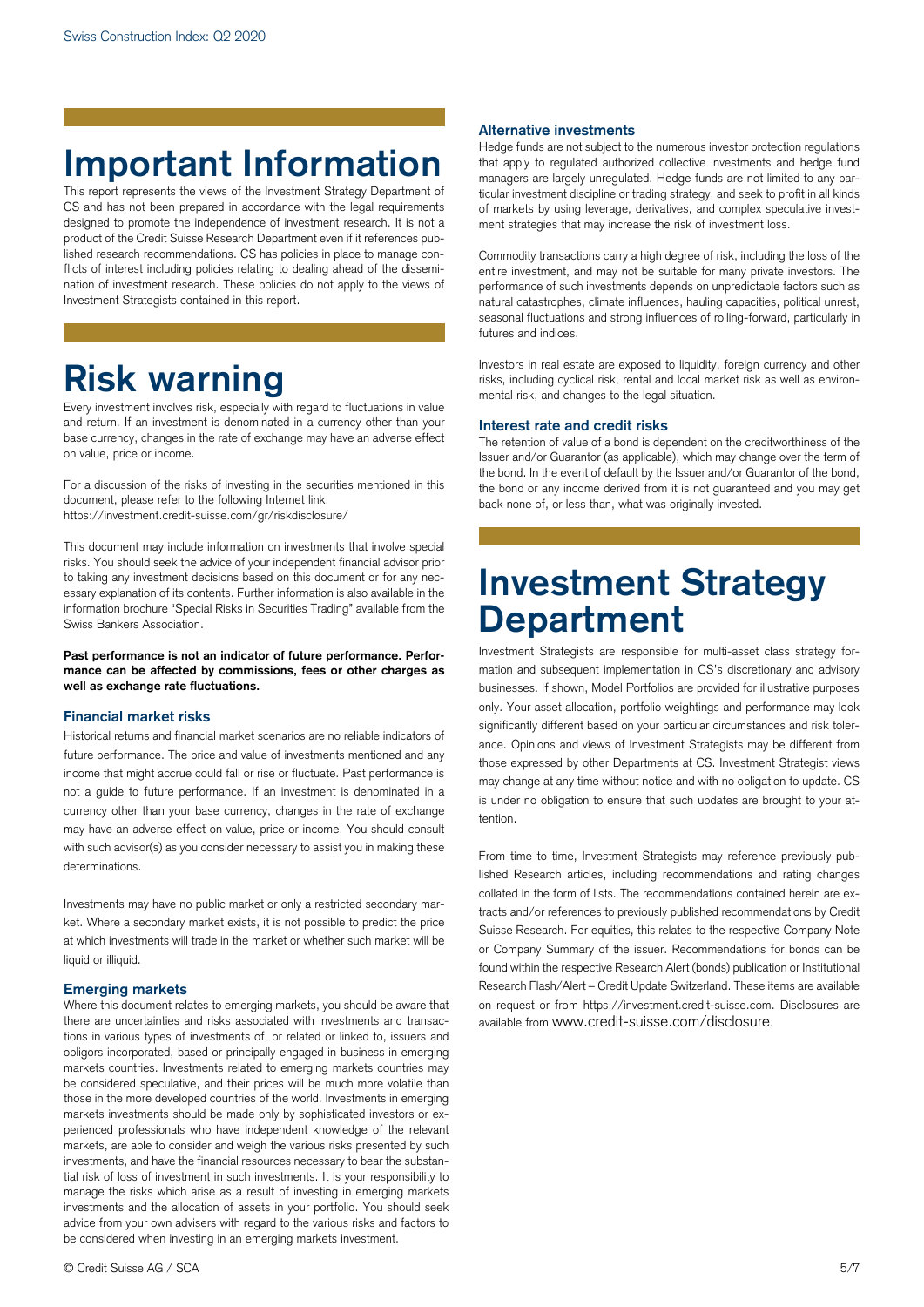# **Global disclaimer / important information**

This document is not directed to, or intended for distribution to or use by, any person or entity who is a citizen or resident of or located in any locality, state, country or other jurisdiction where such distribution, publication, availability or use would be contrary to law or regulation or which would subject CS to any registration or licensing requirement within such jurisdiction.

References in this document to CS include Credit Suisse AG, the Swiss bank, its subsidiaries and affiliates. For more information on our structure, please use the following link: http://www.credit-suisse.com

© Credit Suisse AG / SCA 6/7 **NO DISTRIBUTION, SOLICITATION, OR ADVICE:** This document is provided for information and illustrative purposes and is intended for your use only. It is not a solicitation, offer or recommendation to buy or sell any security or other financial instrument. Any information including facts, opinions or quotations, may be condensed or summarized and is expressed as of the date of writing. The information contained in this document has been provided as a general market commentary only and does not constitute any form of regulated financial advice, legal, tax or other regulated service. It does not take into account the financial objectives, situation or needs of any persons, which are necessary considerations before making any investment decision. You should seek the advice of your independent financial advisor prior to taking any investment decisions based on this document or for any necessary explanation of its contents. This document is intended only to provide observations and views of CS at the date of writing, regardless of the date on which you receive or access the information. Observations and views contained in this document may be different from those expressed by other Departments at CS and may change at any time without notice and with no obligation to update. CS is under no obligation to ensure that such updates are brought to your attention. **FORECASTS & ESTIMATES:** Past performance should not be taken as an indication or guarantee of future performance, and no representation or warranty, express or implied, is made regarding future performance. To the extent that this document contains statements about future performance, such statements are forward looking and subject to a number of risks and uncertainties. Unless indicated to the contrary, all figures are unaudited. All valuations mentioned herein are subject to CS valuation policies and procedures. **CONFLICTS:** CS reserves the right to remedy any errors that may be present in this document. CS, its affiliates and/or their employees may have a position or holding, or other material interest or effect transactions in any securities mentioned or options thereon, or other investments related thereto and from time to time may add to or dispose of such investments. CS may be providing, or have provided within the previous 12 months, significant advice or investment services in relation to the investments listed in this document or a related investment to any company or issuer mentioned. Some investments referred to in this document will be offered by a single entity or an associate of CS or CS may be the only market maker in such investments. CS is involved in many businesses that relate to companies mentioned in this document. These businesses include specialized trading, risk arbitrage, market making, and other proprietary trading. **TAX:** Nothing in this document constitutes investment, legal, accounting or tax advice. CS does not advise on the tax consequences of investments and you are advised to contact an independent tax advisor. The levels and basis of taxation are dependent on individual circumstances and are subject to change. **SOURCES:** Information and opinions presented in this document have been obtained or derived from sources which in the opinion of CS are reliable, but CS makes no representation as to their accuracy or completeness. CS accepts no liability for a loss arising from the use of this document. **WEBSITES:** This document may provide the addresses of, or contain hyperlinks to, websites. Except to the extent to which the document refers to website material of CS, CS has not reviewed the linked site and takes no responsibility for the content contained therein. Such address or hyperlink (including addresses or hyperlinks to CS's own website material) is provided solely for your convenience and information and the content of the linked site does not in any way form part of this document. Accessing such website or following such link through this document or CS's website shall be at your own risk. **DATA PRIVACY:** Your Personal Data will be processed in accordance with the Credit Suisse privacy statement accessible at your domicile through the official Credit Suisse

website https://www.credit-suisse.com. In order to provide you with marketing materials concerning our products and services, Credit Suisse Group AG and its subsidiaries may process your basic Personal Data (i.e. contact details such as name, e-mail address) until you notify us that you no longer wish to receive them. You can opt-out from receiving these materials at any time by informing your Relationship Manager.

# **Distributing entities**

Except as otherwise specified herein, this report is distributed by Credit Suisse AG, a Swiss bank, authorized and regulated by the Swiss Financial Market Supervisory Authority. Austria: This report is distributed by CREDIT SUISSE (LUXEMBOURG) S.A. Zweigniederlassung Österreich (the "Austria branch") which is a branch of CREDIT SUISSE (LUXEMBOURG) S.A., a duly authorized credit institution in the Grand Duchy of Luxembourg with registered address 5, rue Jean Monnet, L-2180 Luxembourg. The Austria branch is subject to the prudential supervision of the Luxembourg supervisory authority, the Commission de Surveillance du Secteur Financier (CSSF), 283, route d'Arlon, L-2991 Luxembourg, Grand Duchy of Luxembourg, as well as of the Austrian supervisory authority, the Financial Market Authority (FMA), Otto-Wagner Platz 5, A-1090 Vienna, Austria. **Bahrain:** This report is distributed by Credit Suisse AG, Bahrain Branch, authorized and regulated by the Central Bank of Bahrain (CBB) as an Investment Business Firm Category 2. Related financial services or products are only made available to professional clients and Accredited Investors, as defined by the CBB, and are not intended for any other persons. The Central Bank of Bahrain has not reviewed, nor has it approved, this document or the marketing of any investment vehicle referred to herein in the Kingdom of Bahrain and is not responsible for the performance of any such investment vehicle. Credit Suisse AG, Bahrain Branch, a branch of Credit Suisse AG, Zurich/Switzerland, is located at Level 21-22, East Tower, Bahrain World Trade Centre, Manama, Kingdom of Bahrain. **DIFC:** This information is being distributed by Credit Suisse AG (DIFC Branch). Credit Suisse AG (DIFC Branch) is licensed and regulated by the Dubai Financial Services Authority ("DFSA"). Related financial services or products are only made available to Professional Clients or Market Counterparties, as defined by the DFSA, and are not intended for any other persons. Credit Suisse AG (DIFC Branch) is located on Level 9 East, The Gate Building, DIFC, Dubai, United Arab Emirates. **France:** This report is distributed by Credit Suisse (Luxembourg) S.A. Succursale en France (the "France branch") which is a branch of Credit Suisse (Luxembourg) S.A., a duly authorized credit institution in the Grand Duchy of Luxembourg with registered address 5, rue Jean Monnet, L-2180 Luxembourg. The France branch is subject to the prudential supervision of the Luxembourg supervisory authority, the Commission de Surveillance du Secteur Financier (CSSF), and of the French supervisory authority, the Autorité de Contrôle Prudentiel et de Résolution (ACPR) and of the Autorité des Marchés Financiers. **Germany:** This report is distributed by Credit Suisse (Deutschland) Aktiengesellschaft regulated by the Bundesanstalt für Finanzdienstleistungsaufsicht ("BaFin"). **Guernsey:** This report is distributed by Credit Suisse AG Guernsey Branch, a branch of Credit Suisse AG (incorporated in the Canton of Zurich), with its place of business at Helvetia Court, Les Echelons, South Esplanade, St Peter Port, Guernsey. Credit Suisse AG Guernsey Branch is wholly owned by Credit Suisse AG and is regulated by the Guernsey Financial Services Commission. Copies of the latest audited accounts are available on request. **India:** This report is distributed by Credit Suisse Securities (India) Private Limited (CIN no. U67120MH1996PTC104392) regulated by the Securities and Exchange Board of India as Research Analyst (registration no. INH 000001030), as Portfolio Manager (registration no. INP000002478) and as Stock Broker (registration no. INZ000248233), having registered address at 9th Floor, Ceejay House, Dr. Annie Besant Road, Worli, Mumbai – 400 018, India, T- +91-22 6777 3777. **Italy:** This report is distributed in Italy by Credit Suisse (Italy) S.p.A., a bank incorporated and registered under Italian law subject to the supervision and control of Banca d'Italia and CONSOB. Lebanon: This report is distributed by Credit Suisse (Lebanon) Finance SAL ("CSLF"), a financial institution incorporated in Lebanon and regulated by the Central Bank of Lebanon ("CBL") with a financial institution license number 42. Credit Suisse (Lebanon) Finance SAL is subject to the CBL's laws and regulations as well as the laws and decisions of the Capital Markets Authority of Lebanon ("CMA"). CSLF is a subsidiary of Credit Suisse AG and part of the Credit Suisse Group (CS). The CMA does not accept any responsibility for the content of the information included in this report, including the accuracy or completeness of such information. The liability for the content of this report lies with the issuer, its directors and other persons, such as experts, whose opinions are included in the report with their consent. The CMA has